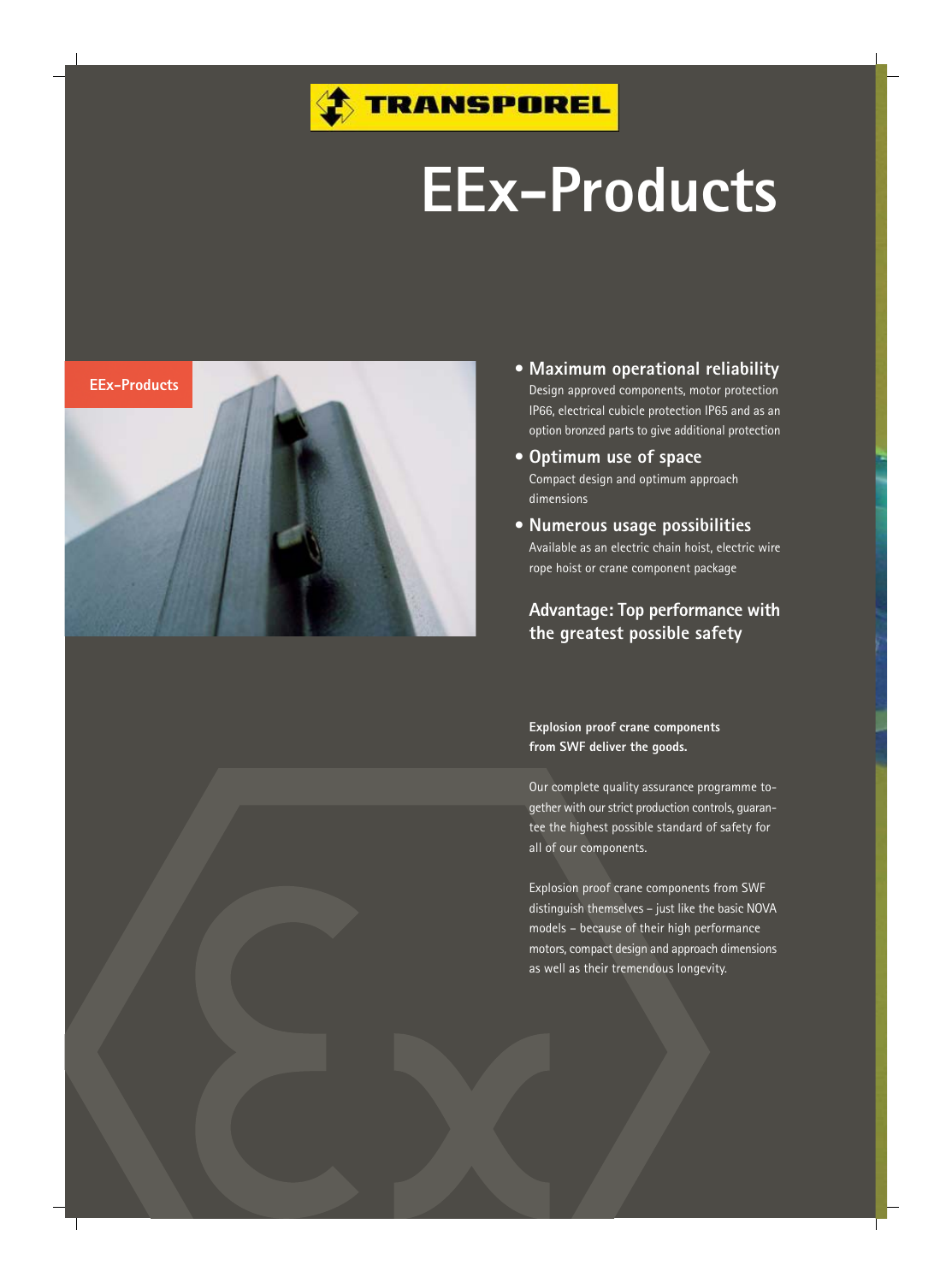

**Explosion-proof crane components for loads up to 80,000 kg**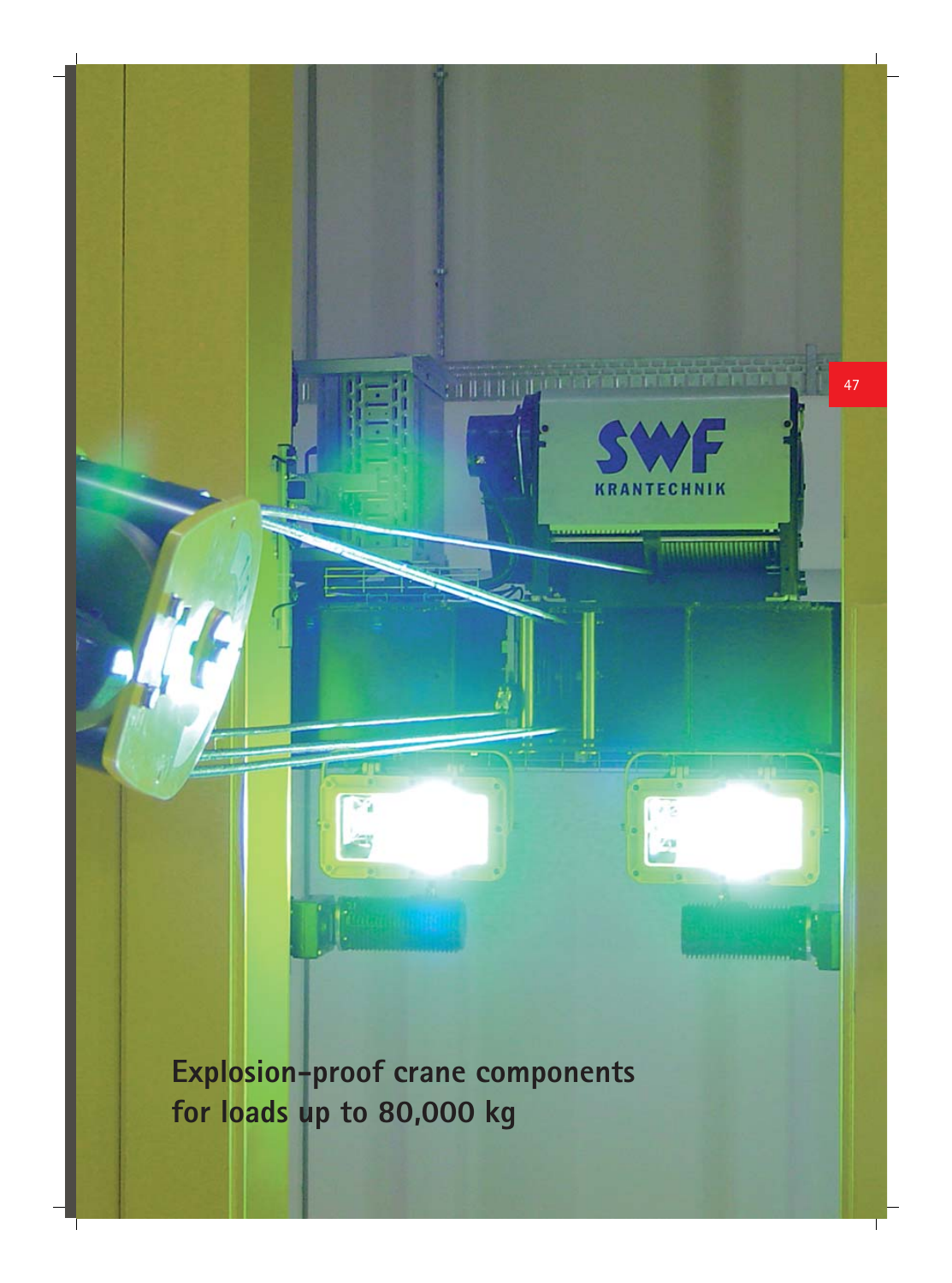



The special components offered by SWF for use in explosion proof atmospheres fulfil the highest of safety standards. The products range from a simple electric chain hoist to a complete electrical crane kit.



The use of modern frequency inverter technology for crane and trolley travelling with explosion-protected component packages ensures gentle transporting of loads and low-wear operation of the crane.

At SWF you can get explosion proof components, suitable for the following groups:

- ATEX II2G EEx cde IIB T4, Zone 1
- ATEX II2G EEx cde IIC T4, Zone 1
- ATEX II3G EEx nA II T3, Zone 2
- ATEX II2D EEx cde IIB T4 IP65, Zone 21
- ATEX II3D IP55 135 °C, Zone 22

Explosion proof crane components from SWF correspond to the guidelines according to ATEX 94/09/EG, the regulations of FEM and the European safety standards (EN). SWF EEx-Products are certified within the bounds of design approval (INERIS 03 ATEX 3015 X).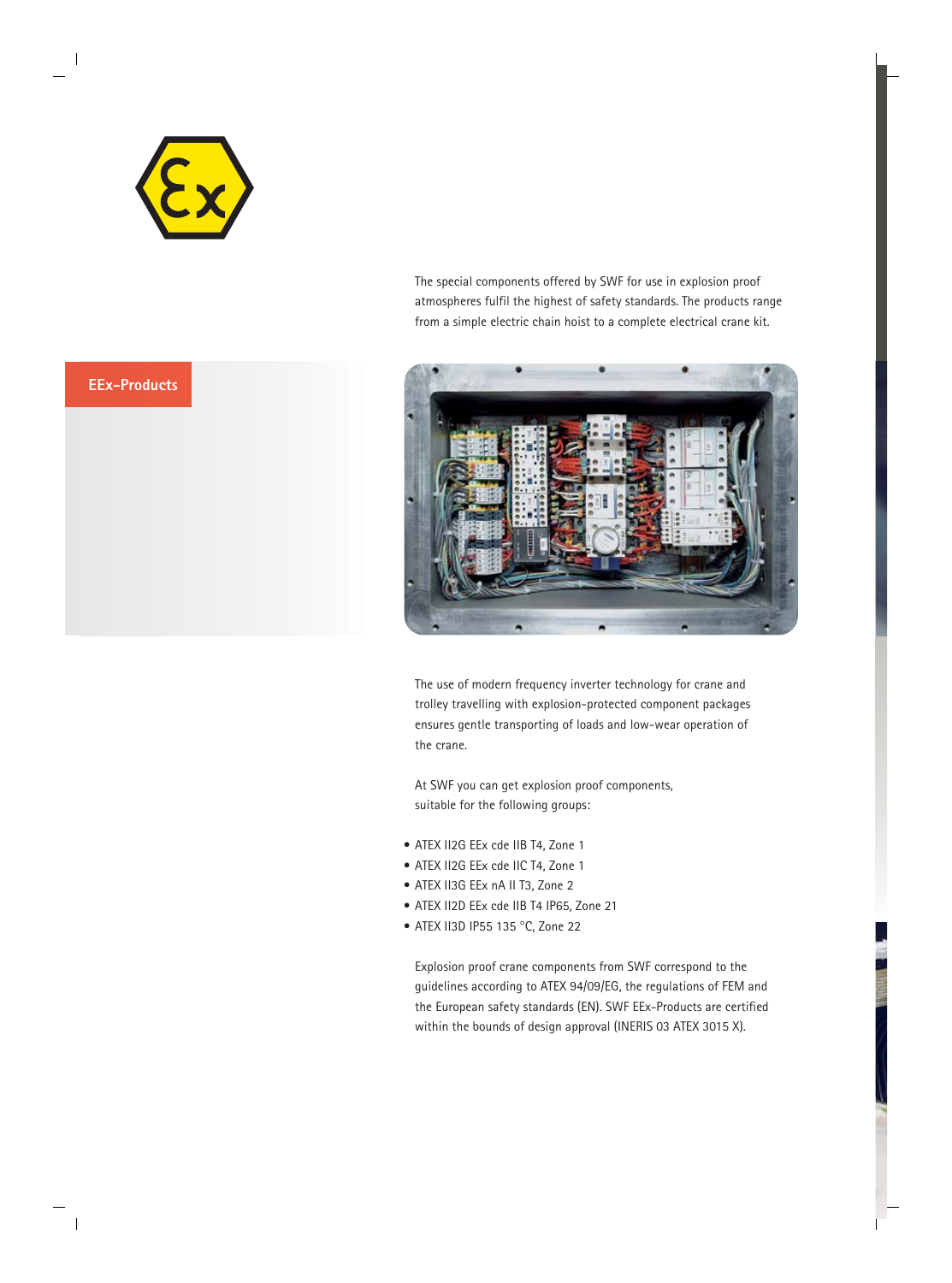## **EEx-Products**